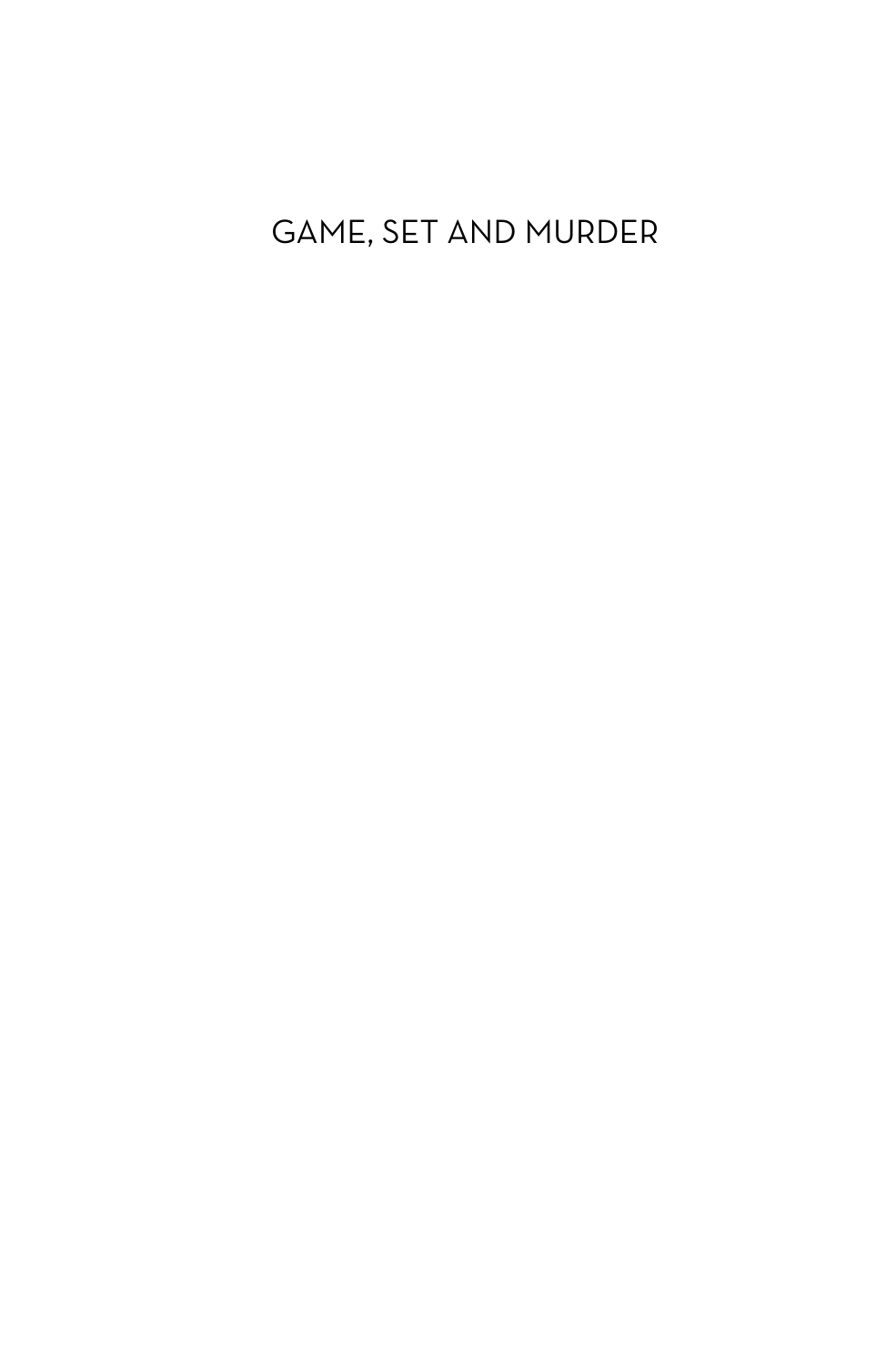# GAME, SET AND MURDER

*Elizabeth Flynn*

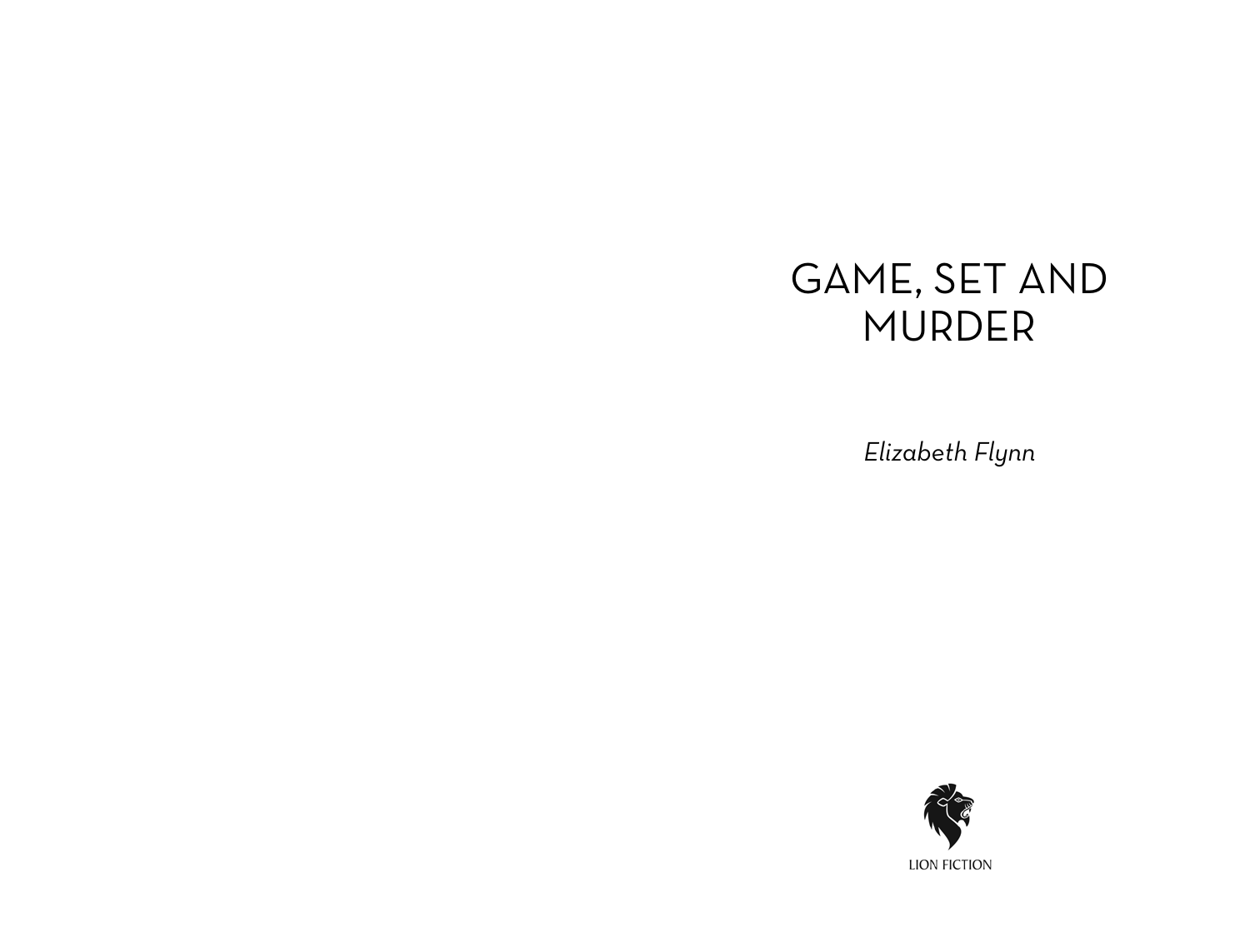Acknowledgments

Text copyright © 2013 Elizabeth Flynn This edition copyright © 2013 Lion Hudson

The right of Elizabeth Flynn to be identified as the author of this work has been asserted by her in accordance with the Copyright, Designs and Patents Act 1988.

All rights reserved. No part of this publication may be reproduced or transmitted in any form or by any means, electronic or mechanical, including photocopy, recording, or any information storage and retrieval system, without permission in writing from the publisher.

> Published by Lion Fiction an imprint of **Lion Hudson plc** Wilkinson House, Jordan Hill Road, Oxford OX2 8DR, England www.lionhudson.com/fiction

> > ISBN 978 178264 072 1 e-ISBN 978 178264 073 8

> > > First edition 2013

A catalogue record for this book is available from the British Library

Printed and bound in the UK, September 2013, LH26

As is well known, there is a very famous tennis club at Wimbledon, and it holds a Grand Slam tournament each year. I have used these two facts as a backdrop to this story but would like to stress that this is a work of fiction, as are the characters depicted as club personnel. Equally, there is no Catholic parish of the Immaculate Conception in or around the Richmond area in Surrey.

Writing might be a solitary occupation but getting published is a group effort and I can't let this opportunity slip of acknowledging the debt I owe to various people who've helped in the process of bringing *Game, Set and Murder* to birth.

To continue with the obstetric analogy, I'm very grateful to Tess and to Ali Hull, joint midwives to the book. Tess encouraged me to get back to the story once I thought it had died and Ali licked my prose into shape in no uncertain manner and helped present it to the publisher.

I'm very grateful to Tony Collins and the team at Lion Hudson for all their help and advice, and to my copy-editor Sheila Jacobs for her encouragement. I'd also like to add a special word of thanks to \*\*\*\*\* who kindly endorsed the book.

Gordon Berry, Ann Murphy and Dave Howard of the Brent and Harrow coroner's office were always very kind, and patiently answered my questions about police procedures, even when they were up to their necks in cases – thanks, guys.

There are others, of course; friends and family members who've supported and encouraged me. I couldn't possibly mention you all but, believe me, I know who you all are and I'm very grateful.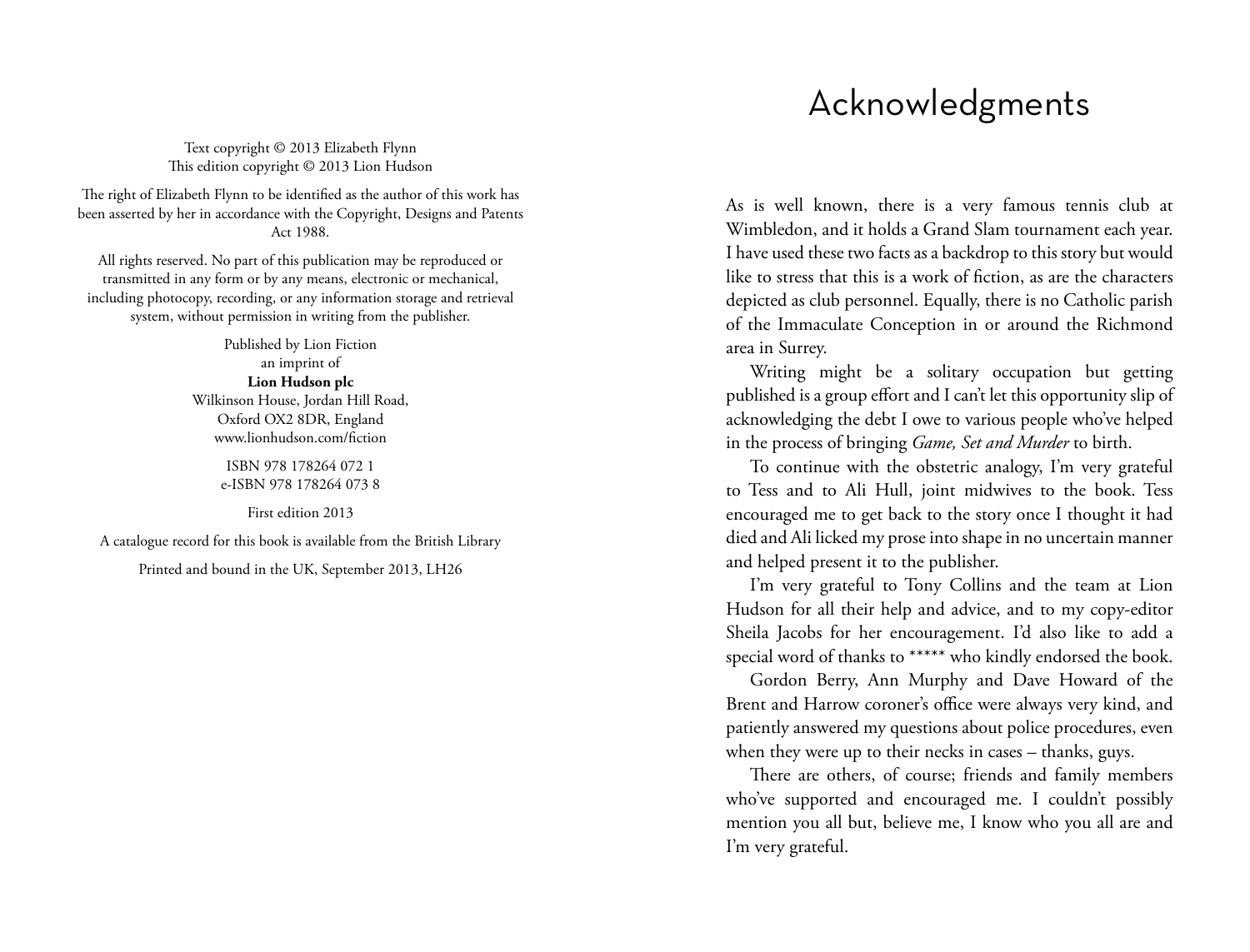## Prologue

#### *Early May*

Petar Belic raised his racquet high in the air, his body arched back in the service motion recognizable to thousands of tennis fans around the world. His long, evenly tanned legs stretched upwards taking his feet off the ground. The sun glinted on his gold bracelet as his arm came over his head. His opponent had just enough time to register that it was going to be a smash as the racquet bore down. A nanosecond later the ball whizzed past him in a fluorescent yellow blur, crashed onto the service line and bounced out of court.

*Ah, what the heck*, thought Danny Moore. *I'm hot, I'm tired and I want a drink*. He went forward to the net and shook hands with Petar. "Well done, mate," he said. "You win. Again."

Petar laughed. "You weren't trying; not on that last point anyway. You were just thinking about that pint of beer waiting for you."

"Ah, you know me so well," replied Danny as the two men entered the pavilion of the exclusive Surrey tennis club to which they belonged. Twenty minutes later, showered and changed, each with a drink in front of them, they relaxed into the leather upholstery of the club's pavilion bar. They gazed out across the array of courts as they listened to the rhythmic "thwacks" of games in progress, while the sun began its lazy descent towards the western horizon.

They sat for a while, each with his thoughts. Danny nursed a pint of beer while Petar sipped a Scotch on the rocks. The sound of Petar's mobile phone ringing interrupted their companionable silence. He pulled it out of his pocket, glanced at the screen and rejected the call. Danny looked at him with raised eyebrows.

"Vinni?"

"How did you guess?"

"Doesn't give up easily, does she?"

Petar gave a humourless grin. "Lavinia never gives up. She always thinks if we just go through it all one more time the whole thing will be hunk-dory again."

Danny nodded. "Hunky-dory," he corrected absently. He cast a sideways glance at his friend. "Does she know you've got other fish to fry?"

Petar's eyebrows shot up.

Danny looked pleased with himself. "I've got my spies."

Petar laughed. "Of course, I should have guessed."

"You and Una giving it another go?"

"Yes," he replied after a moment. "It's gently, gently catching the monkey, as they say – but, yes, we are trying again."

Danny didn't bother to correct the idiom this time. "I bet the kids are delighted."

"Oh, you can be sure," began Petar, but just at that moment they were interrupted by a discreet cough. They turned to see a man in his mid twenties, wearing jeans and an anorak, waiting for an opportunity to speak. Petar and Danny stiffened slightly, wondering if the anorak pockets held a notepad and a recorder. They'd both been in the limelight long enough to recognize a journalist.

"Mr Belic? Petar Belic?"

"Yes, who wants to speak to him?" answered Petar.

The young man came closer. "I'm Greg Thompson from *The Herald*. We're hoping to do a series of pieces in the run-up to Wimbledon."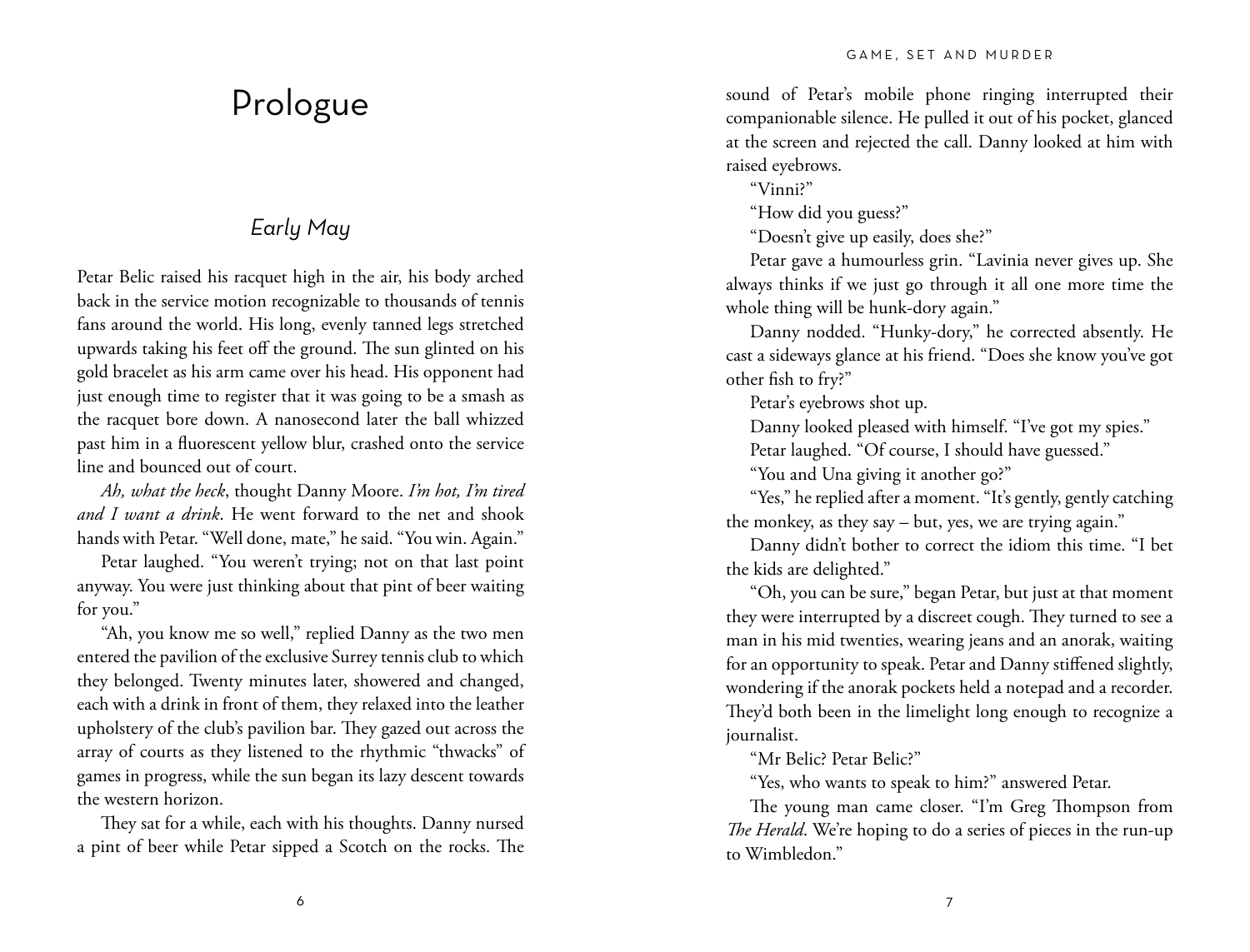"How did you get in here? You're not a member, are you?" asked Danny, displeasure clouding his amiable features.

Petar turned to him. "It's OK, Danny. I am cool with this." He turned back to the journalist. "What kind of piece do you plan?"

"Well, with you, Mr Belic, the article would be twopronged. You've been a great champion in your own right, of course, and I'd like to cover that. And then there's the fact that you're the coach to Stewart Bickerstaff, and since you've started working with him he's become the British number one. Obviously a lot of people will be watching very closely to see how he does this year."

Petar nodded as he considered the matter. "Do you have any of our cards on you?" he asked Danny.

"Yep." Danny fished in his pocket and brought out a couple of business cards for the Bel-Mor Sports Agency, their joint business venture.

Petar took the cards and gave one to Greg Thompson. "Call this number," he said kindly. "Tell the secretary I am willing to see you. Make an appointment."

Beaming with delight the journalist took the card, thanked Petar profusely and made his getaway.

Danny gave a rueful smile as he gazed at the disappearing back of the young man. "I'd still like to know how he got in here."

"A determined journalist will squeeze himself between the narrowest of cracks."

"Or bribe one of the staff."

"Or that, yes," conceded Petar. He turned the remaining card between his fingers as the silence lengthened. After some moments, Danny took a sip of beer and put the glass down resolutely.

"I've got something I need to discuss with you, Pete, about the business."

"Yes."

"You knew?"

"Yes."

"You didn't say anything."

"No, I wanted you to come and tell me of your own free will."

Danny leaned back in his seat, his cheeks suddenly flushed. "It's scary, having someone know me as well as you do." He sat up and took a deep breath. "I've been a bit silly with our company finances."

"More than a bit, I think, my friend."

Danny took another deep breath and spread his hands. "Very silly."

Petar's eyes searched his friend's. Danny felt the gentleness of his gaze. "Talk to me."

Danny leaned in close to Petar and began to speak.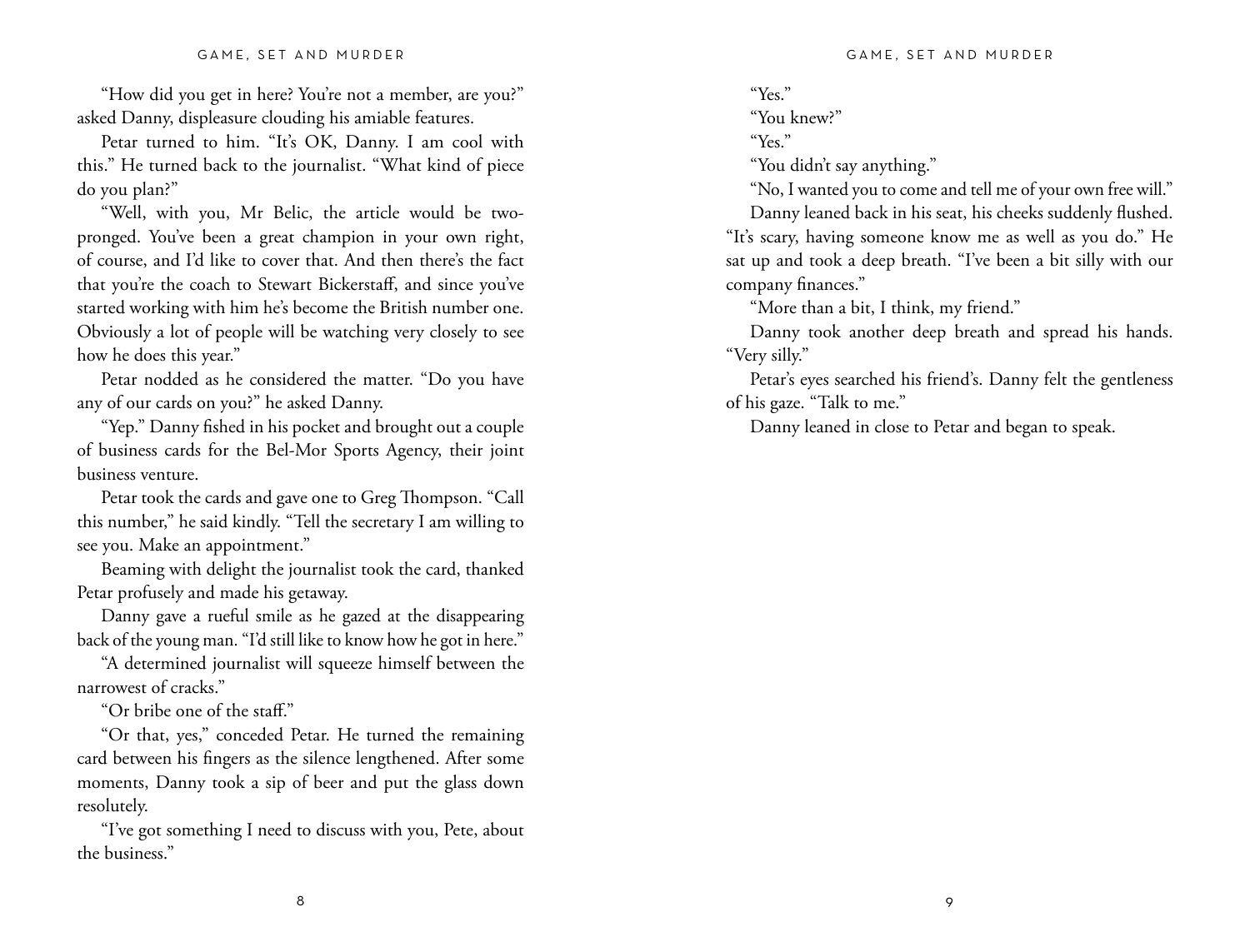### Chapter One

#### *Late June*

He looked in good shape. The cream linen designer suit couldn't hide his taut thigh muscles or the pectorals, honed to perfection. He probably had an impressive six-pack hidden under the hand-finished shirt. His blond-streaked hair fell away from his handsome, Slavic face and the whole picture screamed – *fit*. This man is fit.

Except he was dead.

His body had been found on a lawn. Not just any patch of grass. This was a Wimbledon tennis court, and the Championships would be starting in just a few hours.

Detective Inspector Angela Costello gazed down at the body. She gave a long, regretful sigh as a weight of sadness settled round her heart. She didn't need a formal process to identify this man. A tennis fan since childhood, his images had taken precedence over those of pop stars on her bedroom wall for most of her teenage years.

She raised her head and took in the whole of the scene around her. She loved this place. The sights and sounds, the battles and emotions, the excitement of the Championships were essential components of the summer as far as she was concerned. Sunshine. Health. Vitality. But this had never been part of the picture.

*Oh, Petar*, *what on earth's happened?* she thought*.* 

She looked up at the three men who had been standing nearby since she had first arrived.

"Local CID?" she asked.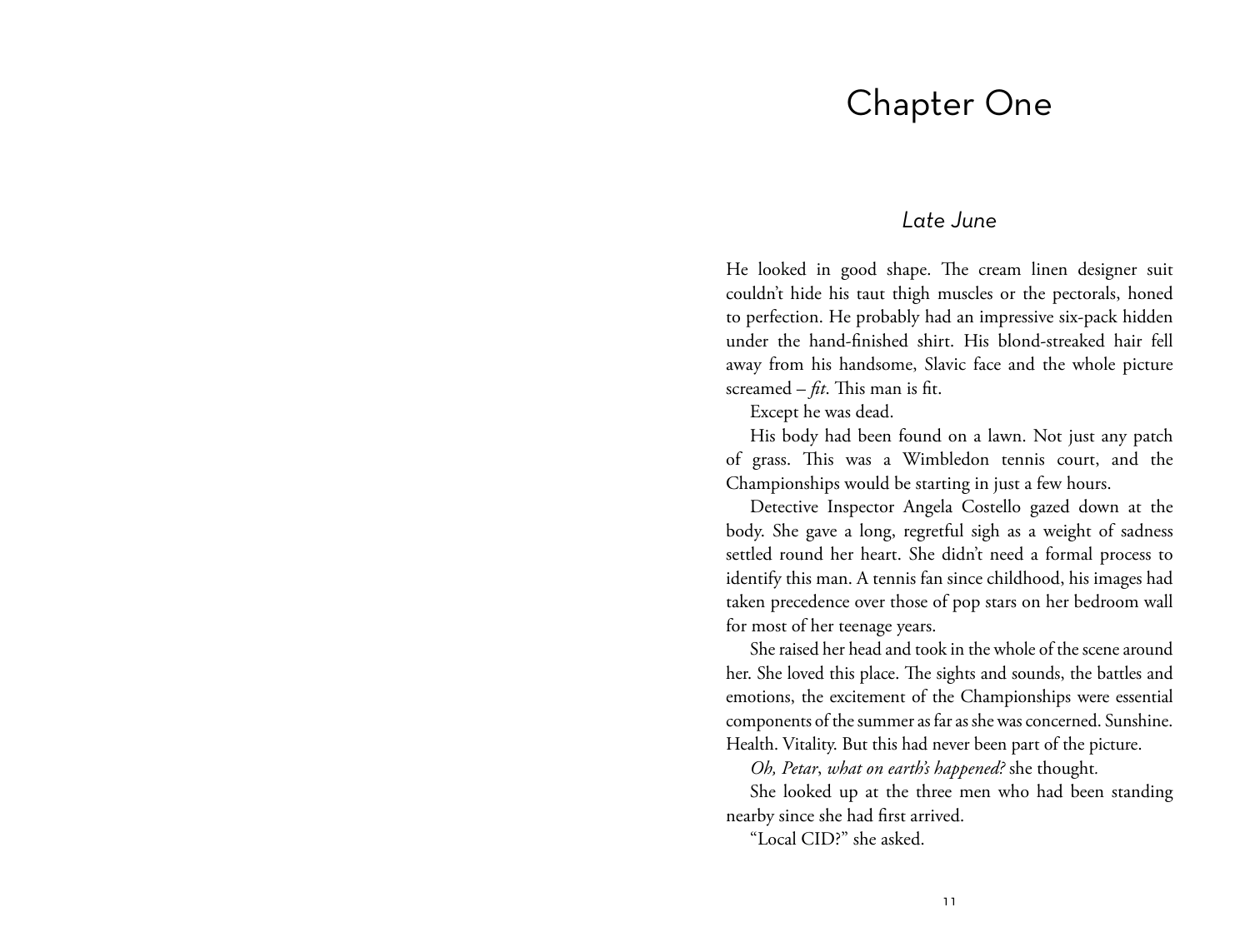The nearest of them nodded: a solid, heavily built man. Under his tie she could see his shirt straining across his chest. "D.I. Coombes," he said. "We didn't like the look of it, not here, not today of all days. Thought the best thing to do was to get straight on to you lot in Homicide."

Angela nodded. *D.I. Coombes. I'm a detective inspector as well.*  The reality was still a novelty to her. *I know the fact that I've only just been promoted doesn't show,* she thought*, but I still feel as though I'm carrying some sign saying "wet behind the ears".* She took a few seconds, allowed herself a deep breath and gave a tight smile.

"Not a problem, Inspector," she said. "We can deal with it."

Coombes nodded. "We'll get out of your way, then. The official handover can be sorted out later."

"Yes, thank you. Before you go, who found him?"

Coombes stood aside and Angela found herself gazing on what looked like a boy dressed in a policeman's uniform. She blinked and looked again, taking in the slight build. She noted the smooth face and the clear, innocent eyes under the peak of a hat that, like the uniform, seemed slightly too large. Goodness, was she getting so old that the new recruits looked like kids to her?

"What's your name, Constable?"

He cleared his throat. "Martin, ma'am. Martin Pearse." Angela found herself resisting the temptation to ask him if his mother knew where he was.

"OK, Martin. Did you discover the body?"

"No, ma'am." He was unable to hide the note of disappointment and, aware that she knew this, he blushed.

She smiled in sympathy. "OK, Martin, put me in the picture."

"I was on crowd control outside when one of the groundsmen came running out of the club and asked me to come in. This is what I found."

Angela nodded. "So, did you call the station?"

"No, ma'am." She waited. Anxiety crawled across his face as he tried to remember all the training school procedures for such an incident, worried that he'd plumped for the wrong action. Eventually he risked: "I… er… I felt for a pulse."

"Well done, Martin. I presume you didn't find one."

He relaxed. "No, but then I'm not good at that sort of thing. I sometimes can't feel my own pulse. Fortunately a doctor came along just at that moment and he examined the…. him… the body. And he declared him dead."

"That was handy. Was the doctor just passing?"

"I'm not sure. When he fetched me, the groundsman mentioned that he'd sent for one. I presume in a place like Wimbledon the medics are never very far away. I've got his name and contact details when you're ready, ma'am." Confidence rang in his voice as he said this last sentence. He knew without any doubt he'd ticked the right box this time. "And I've called the station," he added. "They're getting in touch with the coroner's office."

Angela nodded. She wondered if her husband would be the one to take the call. Patrick Costello was a coroner's officer. "Thanks, Martin. So what strikes you about this scenario, then? Do you know who he is, by the way?"

A look of genuine regret passed across Martin's face. "Sorry," he replied. "I know he's something in tennis."

He'd got that right. "He was one of the best tennis players of the twentieth century, Martin. His name is Petar Belic." A shaft of grief shot through Angela and she stopped speaking; "*was" – his name "was" Petar Belic*. She cast her eyes about, looking for a distraction. These lawns were amazing, like velvet. Rye grass, that was it; somebody had told her once that they used rye grass here, not wheat grass. She tuned in to the young constable again.

"Ah, well, I'm more of a rugby man, myself," he was saying.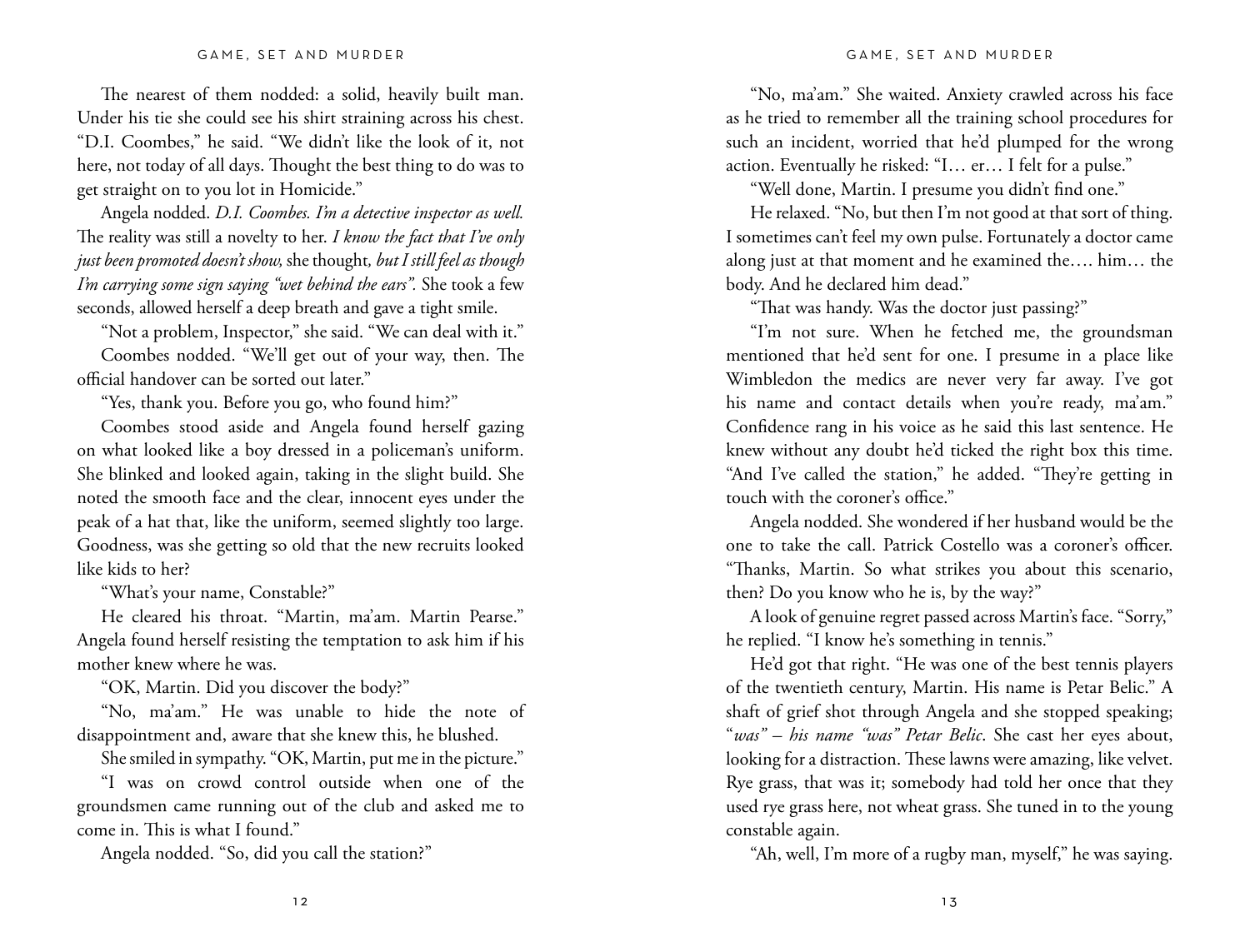Angela allowed herself a fleeting image of young Martin getting flattened in a scrum. She glanced across to the far bulkier D.I. Coombes, who was waiting patiently. "Right," she said. "Well, what we've got is a very odd sight."

"Yes, ma'am."

"Hmm…" Angela looked silently beyond Martin to the perimeter of the court. She felt acutely aware of people passing, some dressed in their uniforms as stewards or line judges, their heads drawn as if by a magnet to where she stood, each somehow finding a reason to make a detour by court nineteen. Ideally she would like to keep the lid on this, but didn't for one moment imagine that would be possible. She could already anticipate the buzz of speculation rapidly spreading to every corner of the club.

"OK, Martin," she said. "That'll be all for now. Hand in your report of the event before you go off shift, OK?"

"Yes, ma'am," he said, and followed D.I. Coombes away from the court.

Angela caught a movement out of the corner of her eye and turned to see Detective Sergeants Rick Driver and Jim Wainwright and Detective Constable Gary Houseman hurrying across the grass towards her. She had arrived with them in the Homicide Assessment Team car but got out at the club gates so she could get straight to the court.

"So, what have we got, then?" asked Rick.

"Not too clear at the moment," replied Angela, "but the locals thought they'd better call us in, given what's going to be happening here for the next two weeks."

Jim looked puzzled for an instant and then his brow cleared. "Oh, yeah," he said.

Angela, resisting the temptation to roll her eyes at Jim, nodded at the third man, Gary Houseman. His brand new suit and nervous expression made her suddenly remember that for him this was also the first day in a new job. She gave him a smile.

"Sorry, we'd barely been introduced when the call came through. Welcome to the team."

"Thanks." He returned her smile and she thought he relaxed a little.

"You've struck lucky, in a manner of speaking. There are worse places to start off."

"Yeah," grinned Rick. "It's downhill all the way after this." He turned his whole attention to the body. "All looks very neat and tidy, doesn't it?"

"Yep," added Jim. "Hmm… nice threads." He squatted beside the corpse. "Kept himself in shape."

"Yeah," agreed Rick. "You'd think twice before taking a pop at him, wouldn't you? He looks like he could handle himself."

"Didn't this time, though, did he?" Jim's expert gaze took in the details. "Nice clean hands. Manicured nails."

"Yep," said his partner. "No obvious sign of struggle."

"Know anything about him yet, Angie?" asked Jim.

"You bet I do," she replied. "Petar Belic, ex-champion. During my teenage years I was one of his biggest fans." She looked from one man to the other and could almost hear their minds calculating. "It wasn't *that* long ago," she added, hoping it didn't sound like too much of a protest. "You should have seen him. He caused a real sensation the first time he played here. He was just this skinny boy from the wrong side of the Adriatic back then."

"You what?" asked Jim.

Angela glanced at him impatiently. "Look it up," she said. "Anyway, nobody noticed him at first and then all of a sudden, there he was in the quarter-finals with everybody scrabbling around trying to find out something about him. They couldn't even pronounce his name. By the way, make sure you get it right, won't you? You say it 'Beleech', which isn't what it looks like."

"Oh yeah, I remember now!" Light dawned for Rick. "Big-